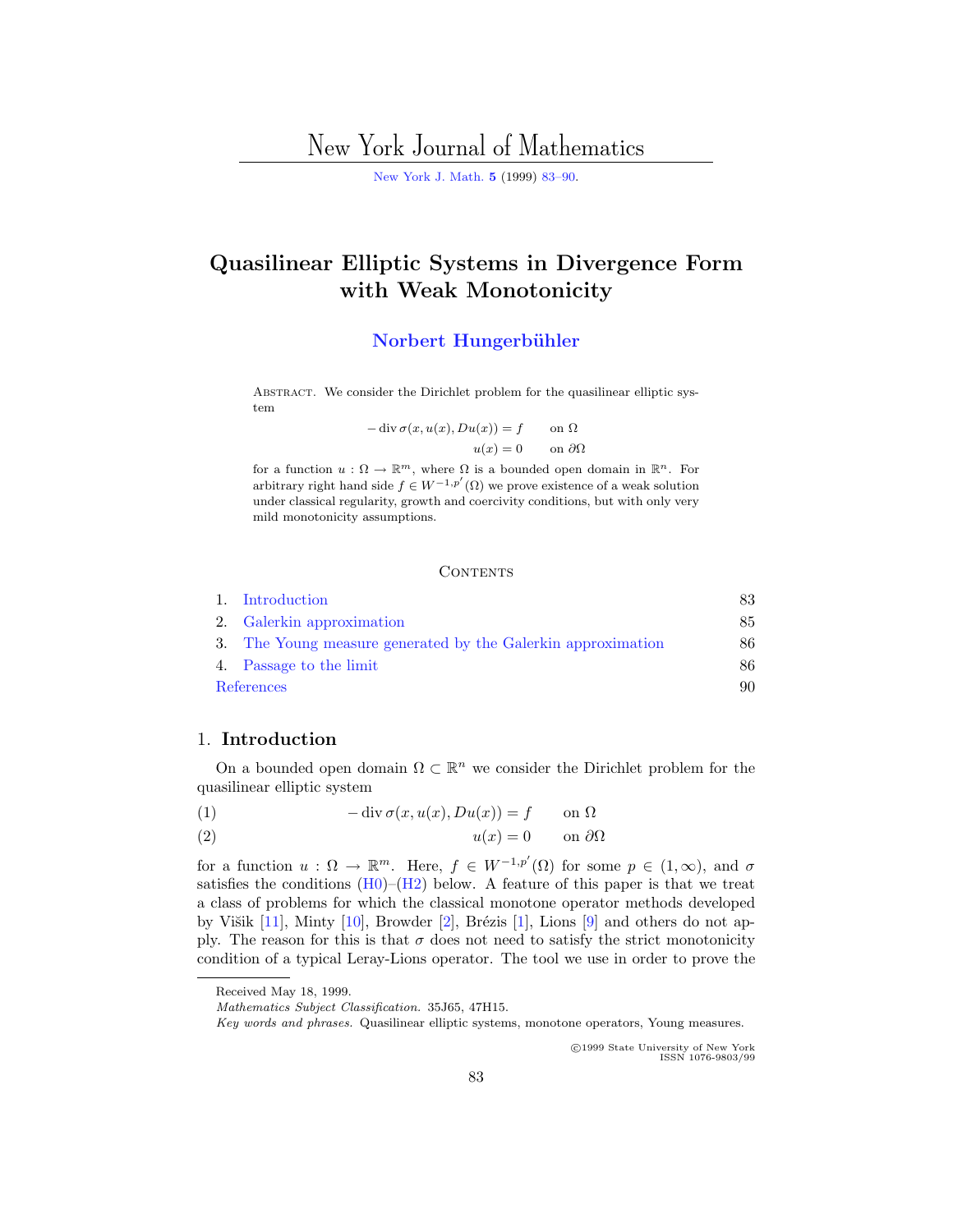<span id="page-1-0"></span>needed compactness of approximating solutions is Young measures. The methods are inspired by [[3\]](#page-7-0).

To fix some notation, let  $\mathbb{M}^{m \times n}$  denote the real vector space of  $m \times n$  matrices equipped with the inner product  $M : N = M_{ij}N_{ij}$  (with the usual summation convention).

The following notion of monotonicity will play a rôle in part of the exposition: Instead of assuming the usual pointwise monotonicity condition for  $\sigma$ , we will also use a weaker, integrated version of monotonicity which is called quasimonotonicity (see [\[3](#page-7-0)]). The definition is phrased in terms of gradient Young measures. Note, however, that although quasimonotonicity is "monotonicity in integrated form", the gradient  $D\eta$  of a quasiconvex function  $\eta$  is not necessarily quasimonotone.

**Definition.** A function  $\eta : \mathbb{M}^{m \times n} \to \mathbb{M}^{m \times n}$  is said to be strictly p-quasimonotone, if

$$
\int_{\mathbb{M}^{m \times n}} (\eta(\lambda) - \eta(\bar{\lambda})) : (\lambda - \bar{\lambda}) d\nu(\lambda) > 0
$$

for all homogeneous  $W^{1,p}$ -gradient Young measures  $\nu$  with center of mass  $\bar{\lambda} = \langle \nu, id \rangle$ which are not a single Dirac mass.

A simple example is the following: Assume that  $\eta$  satisfies the growth condition

$$
|\eta(F)| \leqslant C |F|^{p-1}
$$

with  $p > 1$  and the structure condition

$$
\int_{\Omega} (\eta (F + \nabla \varphi) - \eta(F)) : \nabla \varphi \, dx \geqslant c \int_{\Omega} |\nabla \varphi|^p dx
$$

for all  $\varphi \in C_0^{\infty}(\Omega)$  and all  $F \in \mathbb{M}^{m \times n}$ . Then  $\eta$  is strictly p-quasimonotone. This follows easily from the definition if one uses that for every  $W^{1,p}$ -gradient Young measure  $\nu$  there exists a sequence  $\{Dv_k\}$  generating  $\nu$  for which  $\{[Dv_k]^p\}$  is equi-integrable (see [[4\]](#page-7-0),  $[6]$  $[6]$ ).

Now, we state our main assumptions.

- (H0) (Continuity)  $\sigma : \Omega \times \mathbb{R}^m \times \mathbb{M}^{m \times n} \to \mathbb{M}^{m \times n}$  is a Carathéodory function, i.e.,  $x \mapsto \sigma(x, u, F)$  is measurable for every  $(u, F) \in \mathbb{R}^m \times \mathbb{M}^{m \times n}$  and  $(u, F) \mapsto$  $\sigma(x, u, F)$  is continuous for for almost every  $x \in \Omega$ .
- (H1) (Growth and coercivity) There exist  $c_1 \geq 0$ ,  $c_2 > 0$ ,  $\lambda_1 \in L^{p'}(\Omega)$ ,  $\lambda_2 \in L^1(\Omega)$ ,  $\lambda_3 \in L^{(p/\alpha)'}(\Omega)$ ,  $0 < \alpha < p$  and  $0 < q \leqslant n \frac{p-1}{n-p}$  such that

$$
\begin{array}{rcl}\n|\sigma(x, u, F)| & \leqslant & \lambda_1(x) + c_1(|u|^q + |F|^{p-1}) \\
\sigma(x, u, F) : F & \geqslant & -\lambda_2(x) - \lambda_3(x)|u|^{\alpha} + c_2|F|^p\n\end{array}
$$

(H2) (Monotonicity)  $\sigma$  satisfies one of the following conditions:

(a) For all  $x \in \Omega$  and all  $u \in \mathbb{R}^m$ , the map  $F \mapsto \sigma(x, u, F)$  is a  $C^1$ -function and is monotone, i.e.,

$$
(\sigma(x, u, F) - \sigma(x, u, G)) : (F - G) \geq 0
$$

for all  $x \in \Omega$ ,  $u \in \mathbb{R}^m$  and  $F, G \in \mathbb{M}^{m \times n}$ .

- (b) There exists a function  $W : \Omega \times \mathbb{R}^m \times \mathbb{M}^{m \times n} \to \mathbb{R}$  such that  $\sigma(x, u, F) =$  $\frac{\partial W}{\partial F}(x, u, F)$ , and  $F \mapsto W(x, u, F)$  is convex and  $C^1$ .
- (c)  $\sigma$  is strictly monotone, i.e.,  $\sigma$  is monotone and

$$
(\sigma(x, u, F) - \sigma(x, u, G)) : (F - G) = 0 \text{ implies } F = G.
$$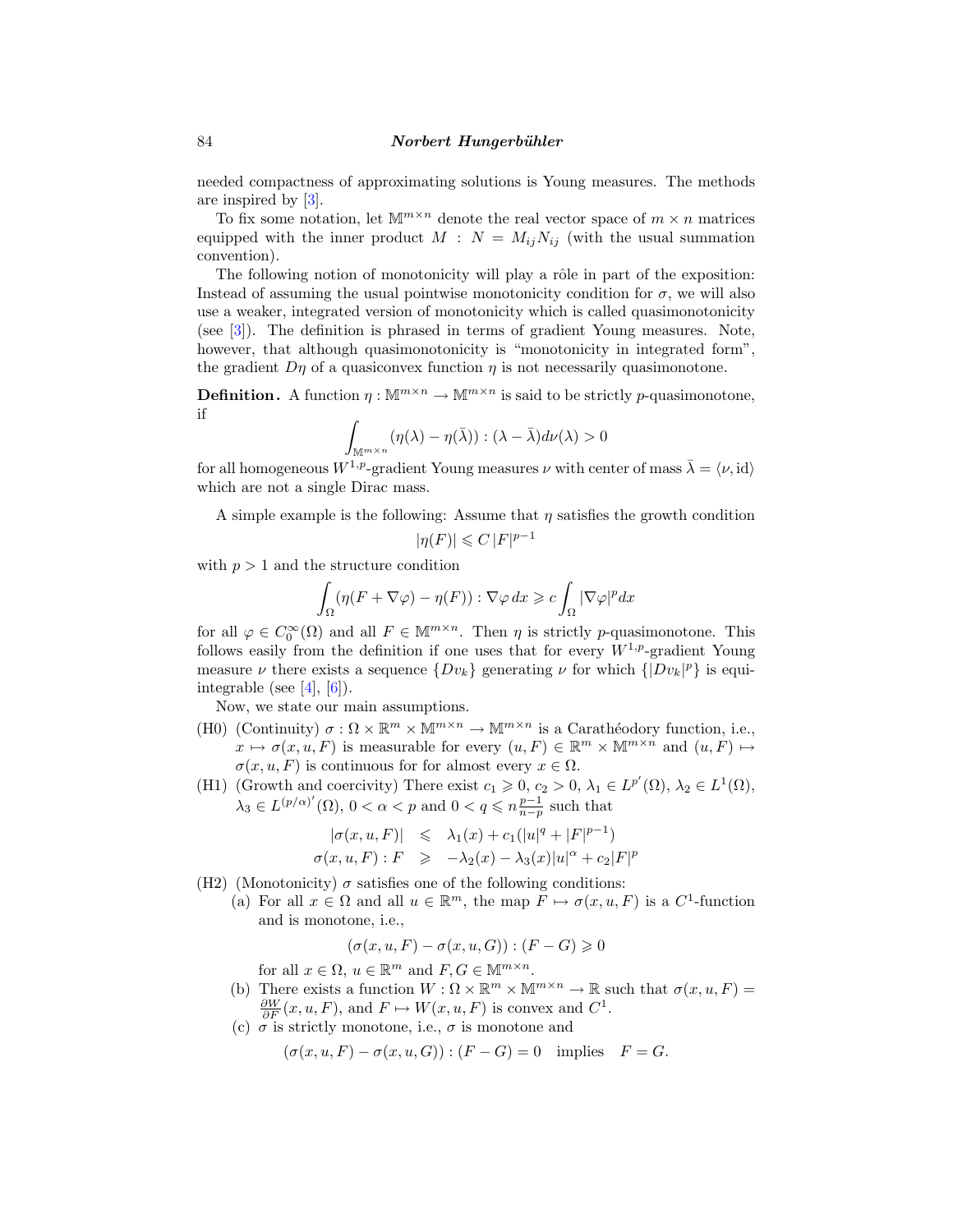#### *Quasilinear Elliptic Systems* 85

(d)  $\sigma(x, u, F)$  is strictly p-quasimonotone in F.

<span id="page-2-0"></span>The condition [\(H0\)](#page-1-0) ensures that  $\sigma(x, u(x), U(x))$  is measurable on  $\Omega$  for measurable functions  $u : \Omega \to \mathbb{R}^m$  and  $U : \Omega \to \mathbb{M}^{m \times n}$ . ([H1](#page-1-0)) are standard growth and coercivity conditions. The main point is that we do not require strict monotonicity or monotonicity in the variables  $(u, F)$  in  $(H2)$  $(H2)$  $(H2)$  as it is usually assumed in previous work (see, e.g., [[7\]](#page-7-0) or [[8\]](#page-7-0)). For example, take a potential  $W(x, u, F)$ , which is only convex but not strictly convex in  $F$ , and consider the corresponding elliptic problem ([1](#page-0-0))–[\(2](#page-0-0)) with  $\sigma(x, u, F) = \frac{\partial W}{\partial F}(x, u, F)$ . Even such a very simple situation cannot be treated by conventional methods: The problem is that the gradients of approximating solutions do not converge pointwise where  $W$  is not strictly convex. The idea is now, that in a point where  $W$  is not strictly convex, it is locally affine, and therefore, passage to the limit should locally still be possible. Technically, this can indeed be achieved by a suitable blow-up process, or (and this seems to be much more efficient) by considering the Young measure generated by the sequence of gradients.

We prove the following result:

**Theorem.** If  $\sigma$  satisfies the conditions ([H0](#page-1-0))–([H2](#page-1-0)), then the Dirichlet problem [\(1](#page-0-0)), ([2\)](#page-0-0) has a weak solution  $u \in W_0^{1,p}(\Omega)$  for every  $f \in W^{-1,p}(\Omega)$ .

## 2. **Galerkin approximation**

Let  $V_1 \subset V_2 \subset \ldots \subset W_0^{1,p}(\Omega)$  be a sequence of finite dimensional subspaces with the property that  $\cup_{i\in\mathbb{N}}V_i$  is dense in  $W_0^{1,p}(\Omega)$ . We define the operator

$$
F: W_0^{1,p}(\Omega) \rightarrow W^{-1,p'}(\Omega)
$$
  

$$
u \mapsto (w \mapsto \int_{\Omega} \sigma(x, u(x), Du(x)) : Dw dx - \langle f, w \rangle),
$$

where  $\langle \cdot, \cdot \rangle$  denotes the dual pairing of  $W^{-1,p'}(\Omega)$  and  $W_0^{1,p}(\Omega)$ . Observe that for arbitrary  $u \in W_0^{1,p}(\Omega)$ , the functional  $F(u)$  is well defined by the growth condition in  $(H1)$ , linear, and bounded (again by the growth condition in  $(H1)$ ).

By the continuity assumption  $(H<sub>0</sub>)$  and the growth condition in  $(H<sub>1</sub>)$ , it is easy to check, that the restriction of F to a finite linear subspace of  $W_0^{1,p}(\Omega)$  is continuous.

Let us fix some k and assume that  $V_k$  has dimension r and that  $\varphi_1, \ldots, \varphi_r$  is a basis of  $V_k$ . Then we define the map

$$
G: \mathbb{R}^r \rightarrow \mathbb{R}^r, \quad \begin{pmatrix} a^1 \\ a^2 \\ \vdots \\ a^r \end{pmatrix} \mapsto \begin{pmatrix} \langle F(a^i\varphi_i), \varphi_1 \rangle \\ \langle F(a^i\varphi_i), \varphi_2 \rangle \\ \vdots \\ \langle F(a^i\varphi_i), \varphi_r \rangle \end{pmatrix}.
$$

 $G$  is continuous, since  $F$  is continuous on finite dimensional subspaces. Moreover, for  $a = (a_1, \ldots, a_r)^t$  and  $u = a^i \varphi_i \in V_k$ , we have by the coercivity assumption in ([H1\)](#page-1-0) that

$$
G(a) \cdot a = (F(u), u) \to \infty
$$

as  $||a||_{\mathbb{R}r} \rightarrow \infty$ . Hence, there exists  $R > 0$  such that for all  $a \in \partial B_R(0) \subset \mathbb{R}^r$  we have  $G(a) \cdot a > 0$  and the usual topological argument (see, e.g., [[10\]](#page-7-0) or [[9\]](#page-7-0)) gives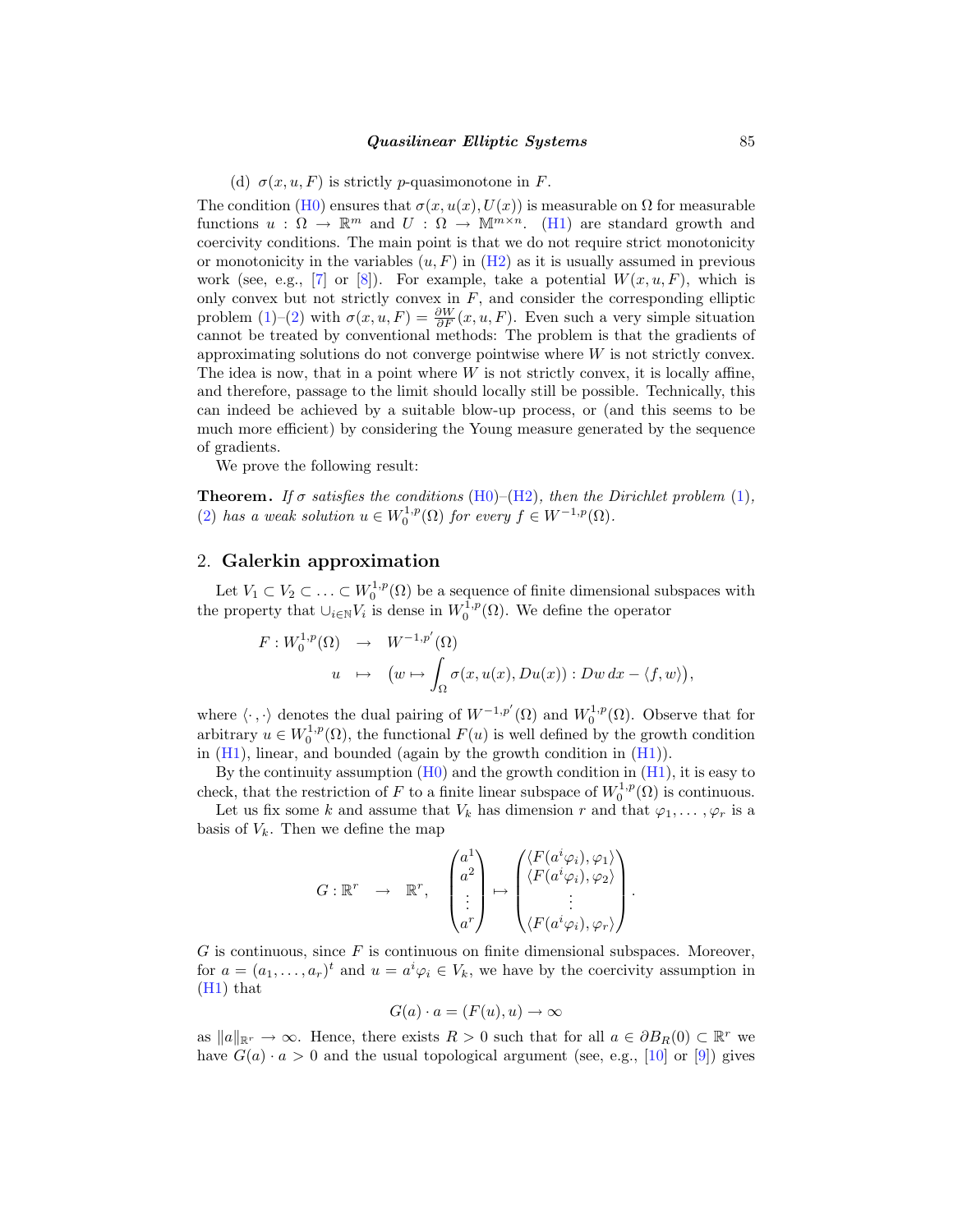<span id="page-3-0"></span>that  $G(x) = 0$  has a solution in  $B_R(0)$ . Hence, for all k there exists  $u_k \in V_k$  such that

 $\langle F(u_k), v \rangle = 0$  for all  $v \in V_k$ .

## 3. **The Young measure generated by the Galerkin approximation**

From the coercivity assumption in  $(H1)$  $(H1)$  $(H1)$  it follows that there exists  $R > 0$  with the property, that  $\langle F(u), u \rangle > 1$  whenever  $||u||_{W_0^{1,p}(\Omega)} > R$ . Thus, for the sequence of Galerkin approximations  $u_k \in V_k$  constructed above, there is a uniform bound

(3) 
$$
||u_k||_{W_0^{1,p}(\Omega)} \le R \quad \text{for all } k.
$$

Thus, we may extract a subsequence (again denoted by  $u_k$ ) such that

$$
u_k \rightharpoonup u \qquad \text{in } W_0^{1,p}(\Omega)
$$

and such that

$$
u_k \rightharpoonup u
$$
 in measure and in  $L^s(\Omega)$ 

for all  $s < p^*$ . The sequence of gradients  $Du_k$  generates a Young measure  $\nu_x$ , and since  $u_k$  converges in measure to u, the sequence  $(u_k, Du_k)$  generates the Young measure  $\delta_{u(x)} \otimes \nu_x$  (see, e.g., [[5\]](#page-7-0)). Moreover, for almost all  $x \in \Omega$ ,  $\nu_x$ 

- (i) is a probability measure,
- (ii) is a homogeneous  $W^{1,p}$ -gradient Young measure, and
- (iii) satisfies  $\langle \nu_x, \mathrm{id} \rangle = Du(x)$ .

The proofs are standard (see, e.g., [[3\]](#page-7-0)).

#### 4. **Passage to the limit**

Let us consider the sequence

$$
I_k := (\sigma(x, u_k, Du_k) - \sigma(x, u, Du)) : (Du_k - Du)
$$

and prove, that its negative part  $I_k^-$  is equiintegrable: To do this, we write  $I_k^-$  in the form

$$
I_k = \sigma(x, u_k, Du_k) : Du_k - \sigma(x, u_k, Du_k) : Du
$$
  
-  $\sigma(x, u, Du) : Du_k + \sigma(x, u, Du) : Du =: \Pi_k + \Pi_{k+1} + \Pi_{k+1} + \Pi_{k+1}.$ 

The sequences  $\prod_k^-$  and  $V^-$  are easily seen to be equiintegrable by the coercivity condition in  $(H1)$  $(H1)$  $(H1)$ . Then, to see equiintegrability of the sequence  $III_k$  we take a measurable subset  $\Omega' \subset \Omega$  and write

$$
\int_{\Omega'} |\sigma(x, u_k, Du_k) : Du| dx \leq
$$
\n
$$
\leq (\int_{\Omega'} |\sigma(x, u_k, Du_k)|^{p'} dx)^{1/p'} (\int_{\Omega'} |Du|^p dx)^{1/p}
$$
\n
$$
\leq C (\int_{\Omega'} (|\lambda_1(x)^{p'} + |u_k|^{qp'} + |Du_k|^p) dx)^{1/p'} (\int_{\Omega'} |Du|^p dx)^{1/p}.
$$

The first integral is uniformly bounded in  $k$  by  $(3)$ . The second integral is arbitrarily small if the measure of  $\Omega'$  is chosen small enough. A similar argument gives the equiintegrability of the sequence  $IV_k$ .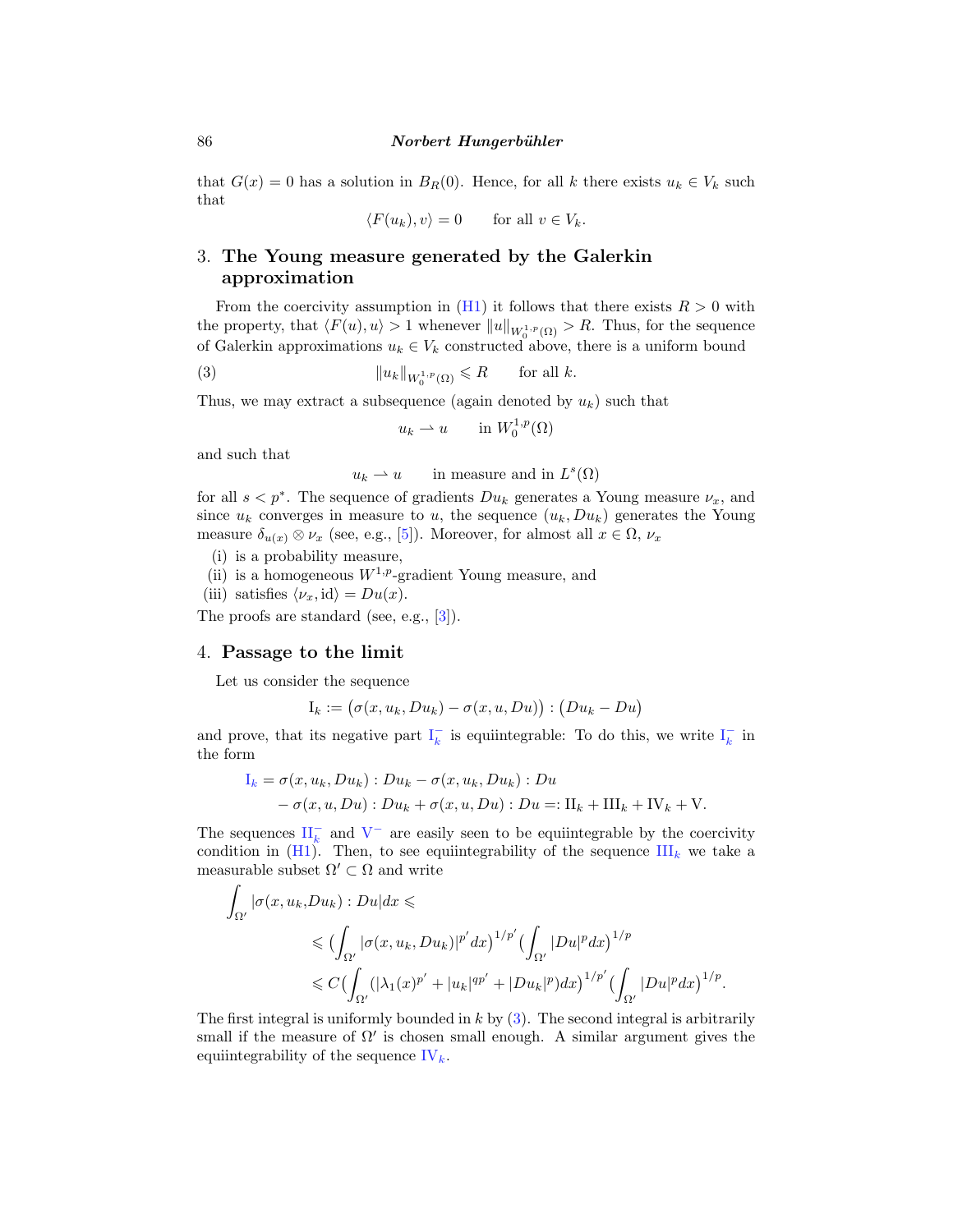<span id="page-4-0"></span>Having established the equiintegrability of  $I_k^-$ , we may use [[3,](#page-7-0) Lemma 6] which gives that

(4) 
$$
X := \liminf_{k \to \infty} \int_{\Omega} I_k \geq \int_{\Omega} \int_{\mathbb{M}^{m \times n}} \sigma(x, u, \lambda) : (\lambda - Du) d\nu_x(\lambda) dx.
$$

On the other hand, we will now see that  $X \leq 0$ . To prove this, we fix  $\varepsilon > 0$ . Then, there exists  $k_0 \in \mathbb{N}$  such that  $dist(u, V_k) < \varepsilon$  for all  $k > k_0$ , or equivalently, that  $dist(u_k - u, V_k) < \varepsilon$  for all  $k > k_0$ . Then, for  $v_k \in V_k$ , we may estimate X as follows

$$
X = \liminf_{k \to \infty} \int_{\Omega} \sigma(x, u_k, Du_k) : (Du_k - Du) dx
$$
  
\n
$$
= \liminf_{k \to \infty} \left( \int_{\Omega} \sigma(x, u_k, Du_k) : D(u_k - u - v_k) dx + \int_{\Omega} \sigma(x, u_k, Du_k) : Dv_k dx \right)
$$
  
\n
$$
\leq \liminf_{k \to \infty} \left( \left( \int_{\Omega} |\sigma(x, u_k, Du_k)|^{p'} dx \right)^{1/p'} \left( \int_{\Omega} |D(u_k - u - v_k)|^p dx \right)^{1/p} + \langle f, v_k \rangle \right).
$$

The term  $\left(\int_{\Omega} |\sigma(x, u_k, Du_k)|^{p'} dx\right)^{1/p'}$  is bounded uniformly in k by the growth condition in [\(H1\)](#page-1-0) and [\(3](#page-3-0)). On the other hand, by choosing  $v_k \in V_k$  in such a way that  $||u_k - u - v_k||_{W_0^{1,p}(\Omega)} < 2\varepsilon$  for all  $k > k_0$ , the term  $\left(\int_{\Omega} |D(u_k - u - v_k)|^p dx\right)^{1/p}$ is bounded by  $2\varepsilon$ . Moreover, we have

$$
|\langle f, v_k \rangle| \leq \left| \langle f, v_k - (u_k - u) \rangle \right| + \left| \langle f, u_k - u \rangle \right| \leq 2\varepsilon \|f\|_{W^{-1,p}(\Omega)} + o(k).
$$

Since  $\varepsilon > 0$  was arbitrary, this proves  $X \leq 0$ . We conclude from (4), that

(5) 
$$
\int_{\Omega}\int_{\mathbb{M}^{m\times n}}\sigma(x,u,\lambda):\lambda d\nu_{x}(\lambda)dx \leqslant \int_{\Omega}\int_{\mathbb{M}^{m\times n}}\sigma(x,u,\lambda):Dud\nu_{x}(\lambda)dx.
$$

Now, we have to prove the theorem separately in the [c](#page-1-0)ases  $(a)$  $(a)$ ,  $(b)$ ,  $(c)$  an[d](#page-2-0)  $(d)$ of ([H2](#page-1-0)). We start with the easiest case:

**Case ([d](#page-2-0)):** Suppose that  $\nu_x$  is not a Dirac mass on a set  $x \in M$  of positive Lebesgue measure  $|M| > 0$ . Then, by the strict p-quasimonotonicity of  $\sigma(x, u, \cdot)$ , we have for a.e.  $x \in M$ 

$$
\int_{\mathbb{M}^{m\times n}} \sigma(x, u, \lambda) : \lambda d\nu_x(\lambda) > \int_{\mathbb{M}^{m\times n}} \sigma(x, u, \lambda) d\nu_x(\lambda) : \underbrace{\int_{\mathbb{M}^{m\times n}} \lambda d\nu_x(\lambda)}_{= Du(x)}.
$$

Hence, by integrating over  $\Omega$ , we get

$$
\int_{\Omega} \int_{\mathbb{M}^{m \times n}} \sigma(x, u, \lambda) d\nu_x(\lambda) : Du(x) dx \ge
$$
\n
$$
\int_{\Omega} \int_{\mathbb{M}^{m \times n}} \sigma(x, u, \lambda) : \lambda d\nu_x(\lambda) dx > \int_{\Omega} \int_{\mathbb{M}^{m \times n}} \sigma(x, u, \lambda) d\nu_x(\lambda) : Du(x) dx
$$

which is a contradiction. Hence, we have  $\nu_x = \delta_{Du(x)}$  for almost every  $x \in$  $\Omega$ . From this, it follows that  $Du_k \to Du$  in measure for  $k \to \infty$ , and thus,  $\sigma(x, u_k, Du_k) \to \sigma(x, u, Du)$  almost everywhere. Since, by the growth condition in ([H1](#page-1-0)),  $\sigma(x, u_k, Du_k)$  is equiintegrable, it follows that  $\sigma(x, u_k, Du_k) \to \sigma(x, u, Du)$ in  $L^1(\Omega)$  by the Vitali convergence theorem. This implies that  $\langle F(u), v \rangle = 0$  for all  $v \in \bigcup_{k \in \mathbb{N}} V_k$  and hence  $F(u) = 0$ , which proves the theorem in this case.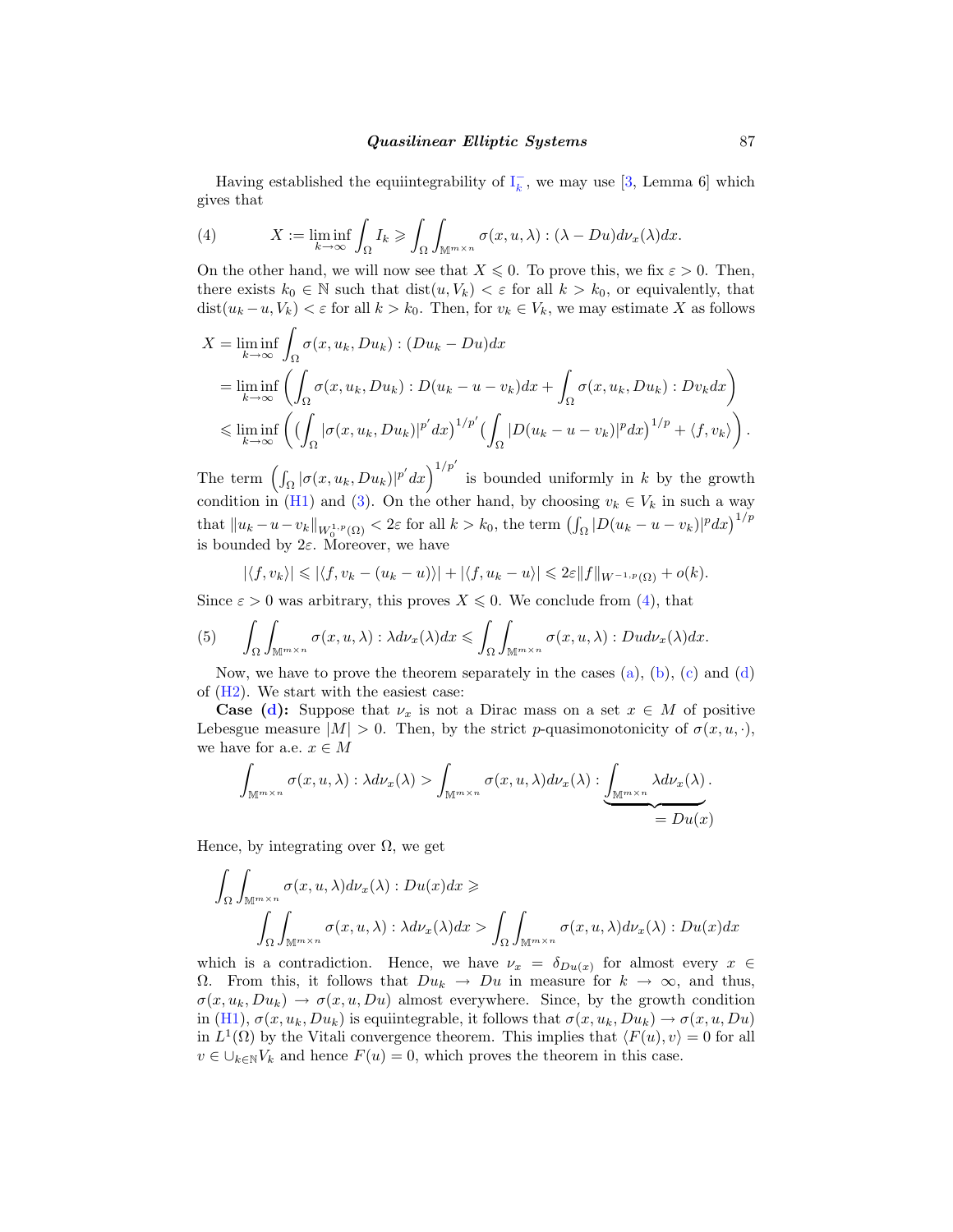To prepare the proof in the remaining [c](#page-1-0)ases  $(a)$  $(a)$ – $(c)$ , we proceed as follows: From ([5\)](#page-4-0), we infer that

(6) 
$$
\int_{\Omega}\int_{\mathbb{M}^{m\times n}}\bigl(\sigma(x,u,\lambda)-\sigma(x,u,Du)\bigr):(\lambda-Du)d\nu_x(\lambda)dx\leqslant 0.
$$

On the other hand, the integrand in (6) is nonnegative by monotonicity. It follows that the integrand must vanish almost everywhere with respect to the product measure  $d\nu_x \otimes dx$ . Hence, we have that for almost all  $x \in \Omega$ 

(7) 
$$
(\sigma(x, u, \lambda) - \sigma(x, u, Du)) : (\lambda - Du) = 0 \text{ on } \operatorname{spt} \nu_x
$$

and thus

(8) 
$$
\operatorname{spt} \nu_x \subset \{ \lambda \mid (\sigma(x, u, \lambda) - \sigma(x, u, Du)) : (\lambda - Du) = 0 \}.
$$

Now, we proceed with the proof in the single cases.

**Case ([c\)](#page-1-0):** By strict monotonicity, it follows from (7) that  $\nu_x = \delta_{Du(x)}$  for almost all  $x \in \Omega$ , and hence  $Du_k \to Du$  in measure. The reminder of the proof in this case is exactly as in case  $(d)$  $(d)$  $(d)$ .

**Case [\(b\)](#page-1-0):** We start by showing that for almost all  $x \in \Omega$ , the support of  $\nu_x$  is contained in the set where W agrees with the supporting hyper-plane  $L :=$  $\{(\lambda, W(x, u, Du) + \sigma(x, u, Du)(\lambda - Du))\}\$ in  $Du(x)$ , i.e., we want to show that

$$
\operatorname{spt} \nu_x \subset K_x = \{ \lambda \in \mathbb{M}^{m \times n} : W(x, u, \lambda) = W(x, u, Du) + \sigma(x, u, Du) : (\lambda - Du) \}.
$$

If  $\lambda \in \operatorname{spt} \nu_x$  then by (8)

(9) 
$$
(1-t)(\sigma(x, u, Du) - \sigma(x, u, \lambda)) : (Du - \lambda) = 0
$$
 for all  $t \in [0, 1]$ .

On the other hand, by monotonicity, we have for  $t \in [0, 1]$  that

(10) 
$$
0 \leq (1-t)(\sigma(x, u, Du + t(\lambda - Du)) - \sigma(x, u, \lambda)) : (Du - \lambda).
$$

Subtracting  $(9)$  from  $(10)$ , we get

(11) 
$$
0 \leq (1-t)(\sigma(x, u, Du + t(\lambda - Du)) - \sigma(x, u, Du)) : (Du - \lambda)
$$

for all  $t \in [0,1]$ . But by monotonicity, in (11) also the reverse inequality holds and we may conclude, that

(12) 
$$
(\sigma(x, u, Du + t(\lambda - Du)) - \sigma(x, u, Du)) : (\lambda - Du) = 0
$$

for all  $t \in [0, 1]$ , whenever  $\lambda \in \text{spt } \nu_x$ . Now, it follows from (12) that

$$
W(x, u, \lambda) = W(x, u, Du) + \int_0^1 \sigma(x, u, Du + t(\lambda - Du)) : (\lambda - Du)dt
$$
  
=  $W(x, u, Du) + \sigma(x, u, Du) : (\lambda - Du)$ 

as claimed.

By the convexity of W we have  $W(x, u, \lambda) \geq W(x, u, Du) + \sigma(x, u, Du) : (\lambda - Du)$ for all  $\lambda \in \mathbb{M}^{m \times n}$  and thus L is a supporting hyper-plane for all  $\lambda \in K_x$ . Since the mapping  $\lambda \mapsto W(x, u, \lambda)$  is by assumption continuously differentiable we obtain

(13) 
$$
\sigma(x, u, \lambda) = \sigma(x, u, Du) \text{ for all } \lambda \in K_x \supset \text{spt } \nu_x
$$

and thus

(14) 
$$
\bar{\sigma} := \int_{\mathbb{M}^{m \times n}} \sigma(x, u, \lambda) d\nu_x(\lambda) = \sigma(x, u, Du).
$$

<span id="page-5-0"></span>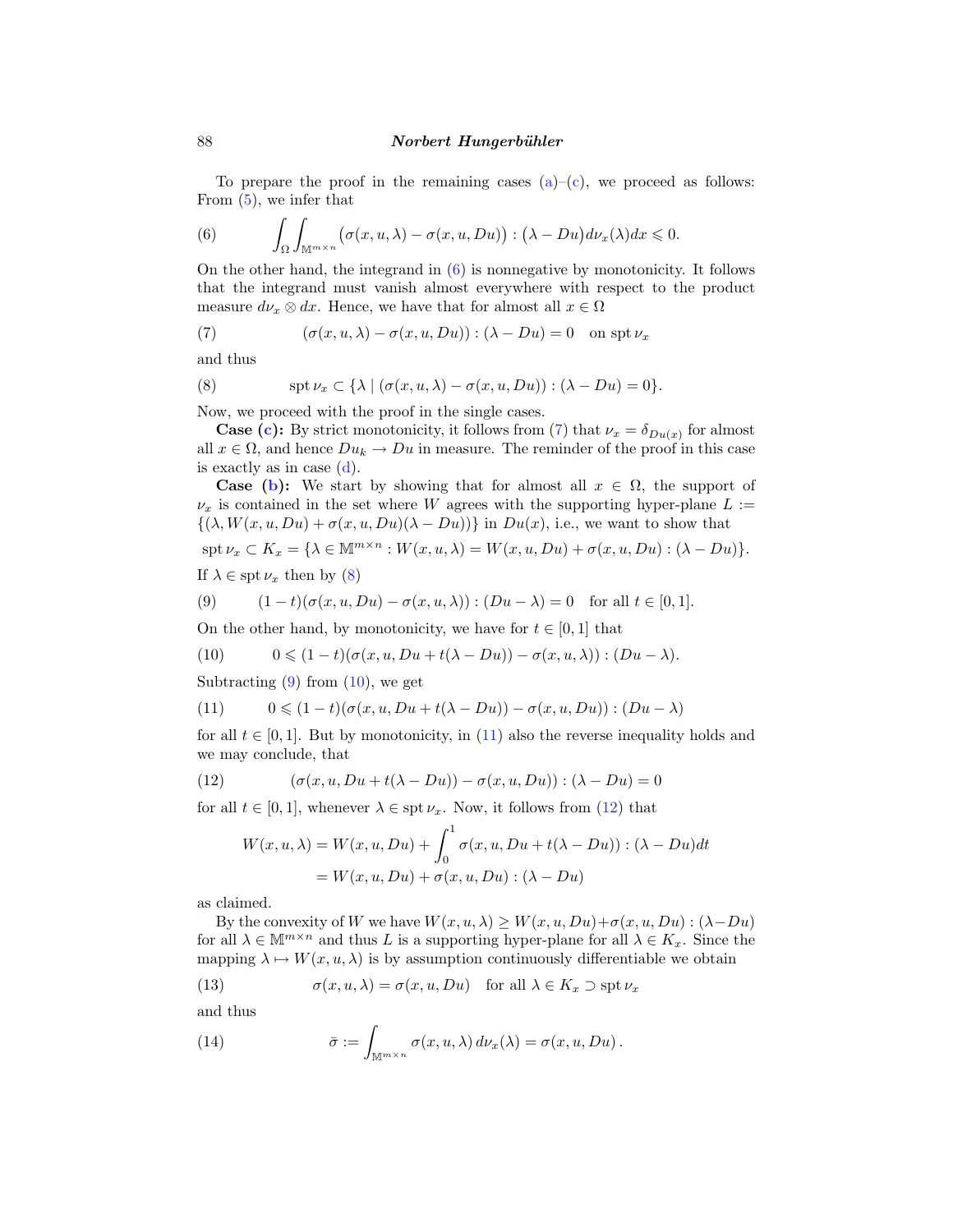#### *Quasilinear Elliptic Systems* 89

Now consider the Carathéodory function

$$
g(x, u, p) = |\sigma(x, u, p) - \bar{\sigma}(x)|.
$$

The sequence  $g_k(x) = g(x, u_k(x), Du_k(x))$  is equiintegrable and thus

$$
g_k \rightharpoonup \bar{g}
$$
 weakly in  $L^1(\Omega)$ 

and the weak limit  $\bar{g}$  is given by

$$
\bar{g}(x) = \int_{\mathbb{R}^m \times \mathbb{M}^{m \times n}} |\sigma(x, \eta, \lambda) - \bar{\sigma}(x)| d\delta_{u(x)}(\eta) \otimes d\nu_x(\lambda)
$$

$$
= \int_{\text{spt } \nu_x} |\sigma(x, u(x), \lambda) - \bar{\sigma}(x)| d\nu_x(\lambda) = 0
$$

by [\(13](#page-5-0)) and ([14\)](#page-5-0). Since  $g_k \geq 0$  it follows that

$$
g_k \to 0
$$
 strongly in  $L^1(\Omega)$ .

This again suffices to pass to the limit in the equation and the proof of the case ([b](#page-1-0)) is finished.

**Case [\(a\)](#page-1-0):** We claim that in this case for almost all  $x \in \Omega$  the following identity holds for all  $\mu \in \mathbb{M}^{m \times n}$  on the support of  $\nu_x$ :

(15) 
$$
\sigma(x, u, \lambda) : \mu = \sigma(x, u, Du) : \mu + (\nabla \sigma(x, u, Du)\mu) : (Du - \lambda),
$$

where  $\nabla$  is the derivative with respect to the third variable of  $\sigma$ . Indeed, by the monotonicity of  $\sigma$  we have for all  $t \in \mathbb{R}$ 

$$
(\sigma(x, u, \lambda) - \sigma(x, u, Du + t\mu)) : (\lambda - Du - t\mu) \ge 0,
$$

whence, by  $(7)$  $(7)$ ,

$$
-\sigma(x, u, \lambda) : (tu) \ge -\sigma(x, u, Du) : (\lambda - Du) + \sigma(x, u, Du + t\mu) : (\lambda - Du - t\mu)
$$
  
=  $t((\nabla\sigma(x, u, Du)\mu)(\lambda - Du) - \sigma(x, u, Du) : \mu) + o(t).$ 

The claim follows from this inequality since the sign of  $t$  is arbitrary. Since the sequence  $\sigma(x, u_k, Du_k)$  is equiintegrable, its weak  $L^1$ -limit  $\bar{\sigma}$  is given by

$$
\bar{\sigma} = \int_{\text{spt}\,\nu_x} \sigma(x, u, \lambda) d\nu_x(\lambda)
$$
  
= 
$$
\int_{\text{spt}\,\nu_x} \sigma(x, u, Du) d\nu_x(\lambda) + (\nabla \sigma(x, u, Du))^t \int_{\text{spt}\,\nu_x} (Du - \lambda) d\nu_x(\lambda)
$$
  
= 
$$
\sigma(x, u, Du),
$$

where we used  $(15)$  in this calculation. This finishes the proof of the case  $(a)$  $(a)$  and hence of the theorem.

**Remark.** Notice, that in case [\(b\)](#page-1-0) we have  $\sigma(x, u_k, Du_k) \to \sigma(x, u, Du)$  in  $L^1(\Omega)$ . In the cases [\(c\)](#page-1-0) and [\(d\)](#page-2-0), we even have  $Du_k \to Du$  in measure as  $k \to \infty$ .